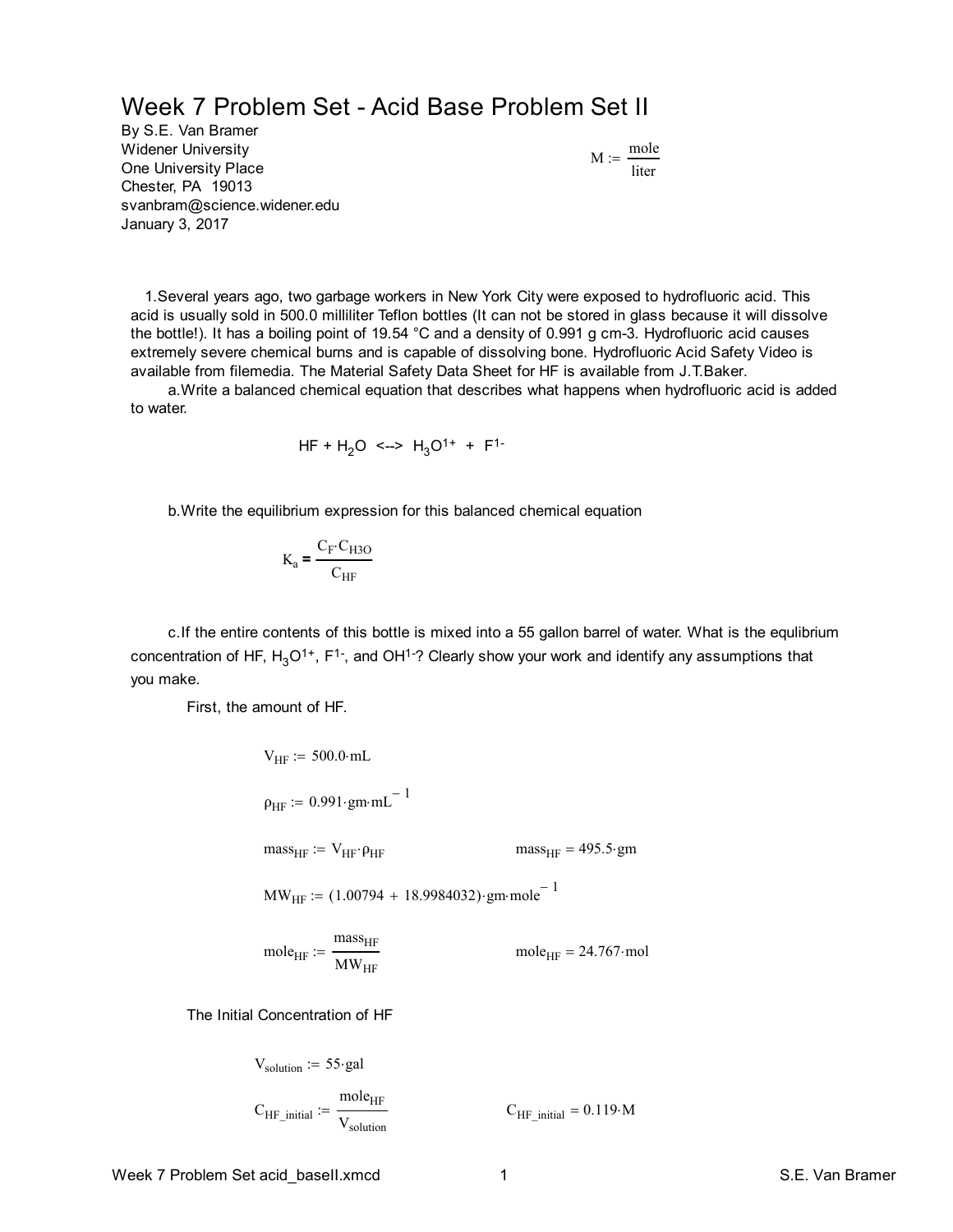To reach equlibrium the concentration of HF will decrease by X, while the concentration of  $F<sup>1-</sup>$  and  $H_3O^{1+}$  will increase by X. This gives an equlibrium expresion where:

$$
K_{a} = \frac{X^{2}}{C_{HF\_initial} - X}
$$
  
\n
$$
K_{a} := 7.2 \cdot 10^{-4} \cdot M
$$
  
\n
$$
X := \begin{pmatrix} \frac{-1}{2} \cdot K_{a} - \frac{1}{2} \cdot \sqrt{K_{a}^{2} + 4 \cdot K_{a} \cdot C_{HF\_initial}} \\ \frac{-1}{2} \cdot K_{a} + \frac{1}{2} \cdot \sqrt{K_{a}^{2} + 4 \cdot K_{a} \cdot C_{HF\_initial}} \end{pmatrix}
$$
  
\n
$$
X = \begin{pmatrix} -9.622 \times 10^{-3} \\ 8.902 \times 10^{-3} \end{pmatrix} \cdot M
$$
 Select the appropriate root.

The equlibrium concentrations of each species are:

$$
C_{HF} := C_{HF\_initial} - X
$$
\n
$$
C_{HF} = \begin{pmatrix} 0.129 \\ 0.11 \end{pmatrix} \cdot M
$$
\n
$$
C_{H3O} := X
$$
\n
$$
C_{H3O} = \begin{pmatrix} -9.622 \times 10^{-3} \\ 8.902 \times 10^{-3} \end{pmatrix} \cdot M
$$
\n
$$
C_{F} = \begin{pmatrix} -9.622 \times 10^{-3} \\ 8.902 \times 10^{-3} \end{pmatrix} \cdot M
$$
\n
$$
i := 0, 1...1
$$
\n
$$
C_{OH} := \frac{1.0 \cdot 10^{-14} \cdot M^{2}}{X_{i}}
$$
\n
$$
C_{OH} = \begin{pmatrix} -1.039 \times 10^{-12} \\ 1.123 \times 10^{-12} \end{pmatrix} \cdot M
$$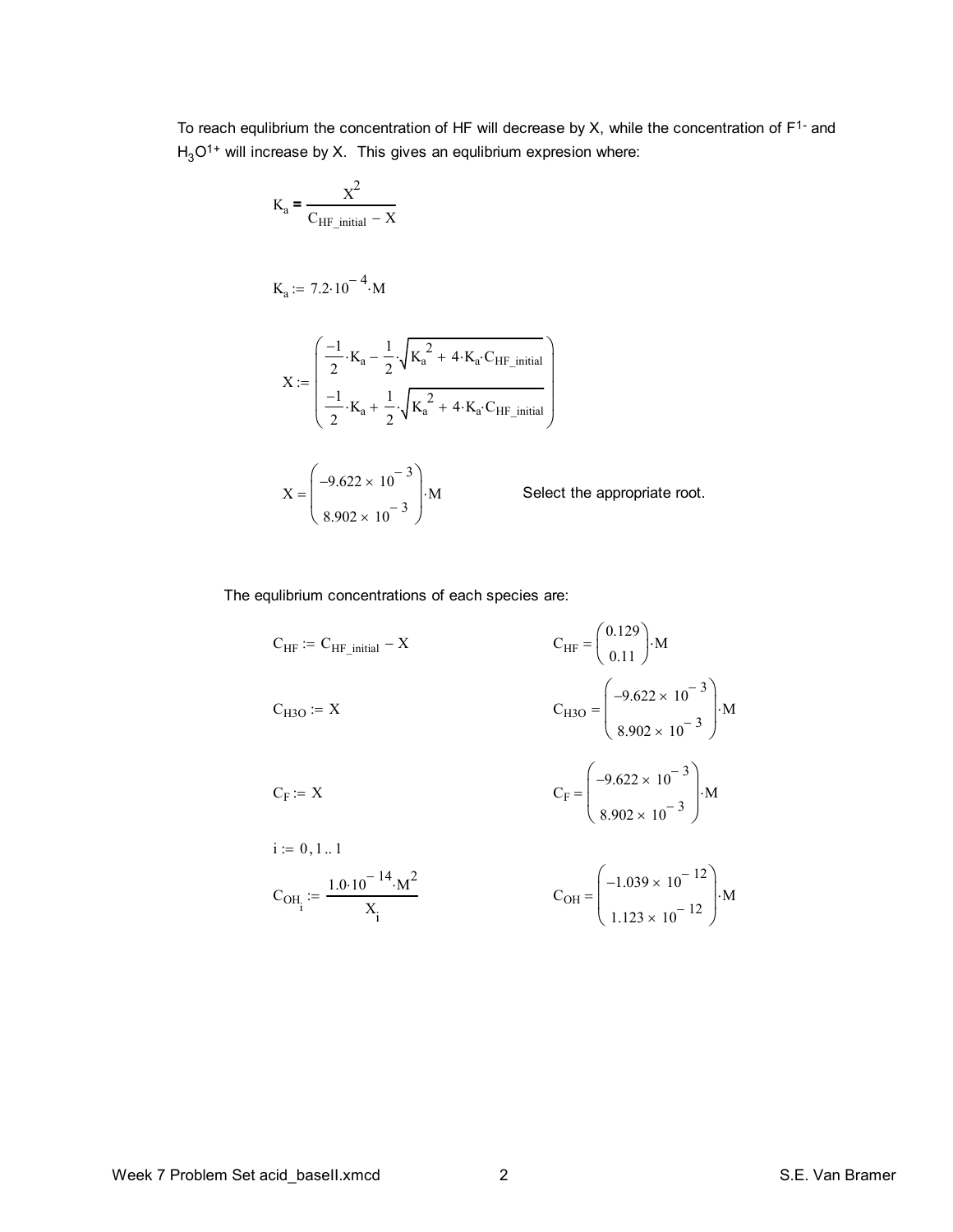2.A solution is prepared by diluting 2.50 g of potassium fluoride to 250.0 mL with deionized water. Calculate the concentration of all the ions present in this solution at equlibrium. Clearly identify any assumptions that you make while solving this problem.

Initial Conditions:

mass<sub>KF</sub> := 2.50·gm  
\n
$$
\frac{1}{250.0 \cdot mL}
$$
\n
$$
MW_{KF} := (39.0983 + 18.9984032) \cdot gm \cdot mole^{-1}
$$
\n
$$
MW_{KF} = 58.097 \cdot gm \cdot mole^{-1}
$$
\n
$$
MW_{KF} = 68.097 \cdot gm \cdot mole^{-1}
$$
\n
$$
mole_{KF} = 0.043 \cdot mol
$$
\n
$$
C_{KF\_initial} := \frac{mole_{KF}}{V_{solution}}
$$
\n
$$
C_{KF\_initial} = 0.172 \cdot M
$$

Potassium Fluoride is a salt, so when added to water, it will dissocaite into an anion and a cation. This reaction will go to completion:

 $KF \longrightarrow K^{1+} + F^{1-}$ 

So that we now have the following in solution with water:

 $C_K$  initial :=  $C_{KF}$  initial  $C_K$  initial = 0.172 M  $C_F$  initial :=  $C_{KF}$  initial  $C_F$  initial = 0.172 M

A number of possible reactions could occur. Let's write each out and then evaluate what will happen:

First the potassium ions could react with the fluoride ions in the reaction:

 $K^{1+}$  +  $F^{1-}$  -------- KF

Notice that I did not yet write in the arrow. Now we have to decide what way it goes; to the right, to the left, or an equlibrium.

Since KF is a soluble salt, this reaction is not an equlibrium, it goes fully to the left. It favors the reactant. It does not occur. Since this reaction does not occur, we will not work with it. We write it as:

 $K^{1+}$  +  $F^{1-}$  <--------- KF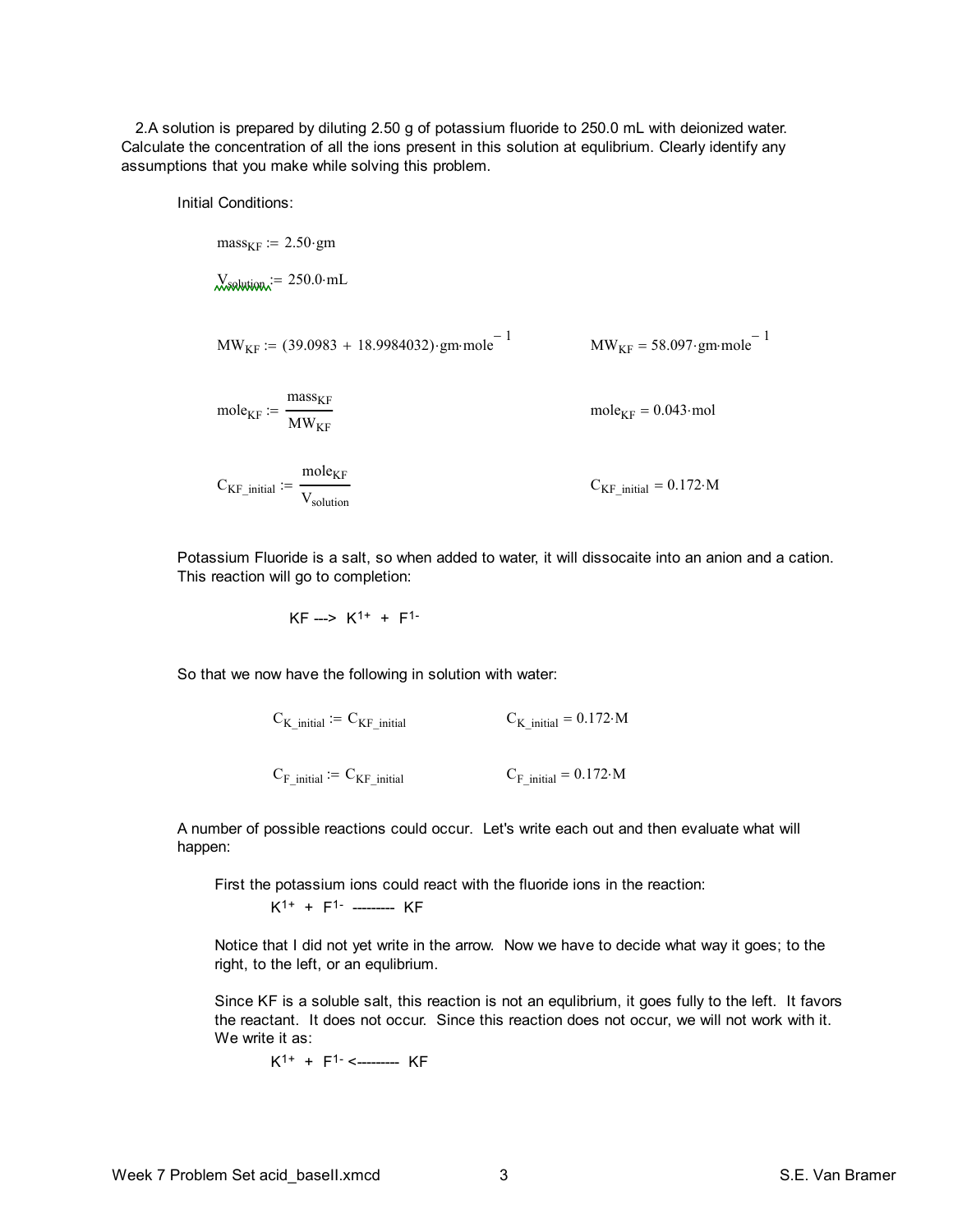Also the potassium ions could also react with the water in the reaction:

 $K^{1+}$  +  $H_2O$  --------- KOH +  $H^{1+}$ 

This could also be written as:

 $K^{1+}$  + 2 H<sub>2</sub>O --------- KOH + H<sub>3</sub>O<sup>1+</sup>

Notice that I did not yet write in the arrow. Now we have to decide what way it goes; to the right, to the left, or an equlibrium.

Since KOH is a strong base, this reaction is not an equlibrium, it goes fully to the left. It favors the reactant. It does not occur. Since this reaction does not occur, we will not work with it. We write it as:

$$
K^{1+} + 2 H_2O \n\leq 4
$$
 KOH + H<sub>3</sub>O<sup>1+</sup>

Finally the fluoride ions could react with the water in the reaction:

$$
F^{1-} + H_2O
$$
 \n $HF + OH^{1-}$ 

Notice that I did not yet write in the arrow. Now we have to decide what way it goes; to the right, to the left, or an equlibrium.

Since HF is a weak acid, this reaction is an equlibrium. So now we have to deal with the equlibrium reaction and expression. We write it as:

 $F^{1-}$  +  $H_2O$  <--------> HF + OH<sup>1-</sup>

To work with this, notice that  $OH<sup>1</sup>$  is produced in this reaction. That is the clue that it is a base reaction. So we can write a base ( $\mathsf{K}_{\mathsf{b}}$ ) expression for the reaction.

$$
K_b = \frac{C_{HF} \cdot C_{OH}}{C_F}
$$

Next we need the value for  $K_b$ 

$$
K_w = K_a \cdot K_b
$$
  

$$
K_w := 1.0 \cdot 10^{-14} \cdot M^2
$$
  

$$
K_b := \frac{K_w}{K_a}
$$

$$
K_b = 1.389.10^{-11} \cdot M
$$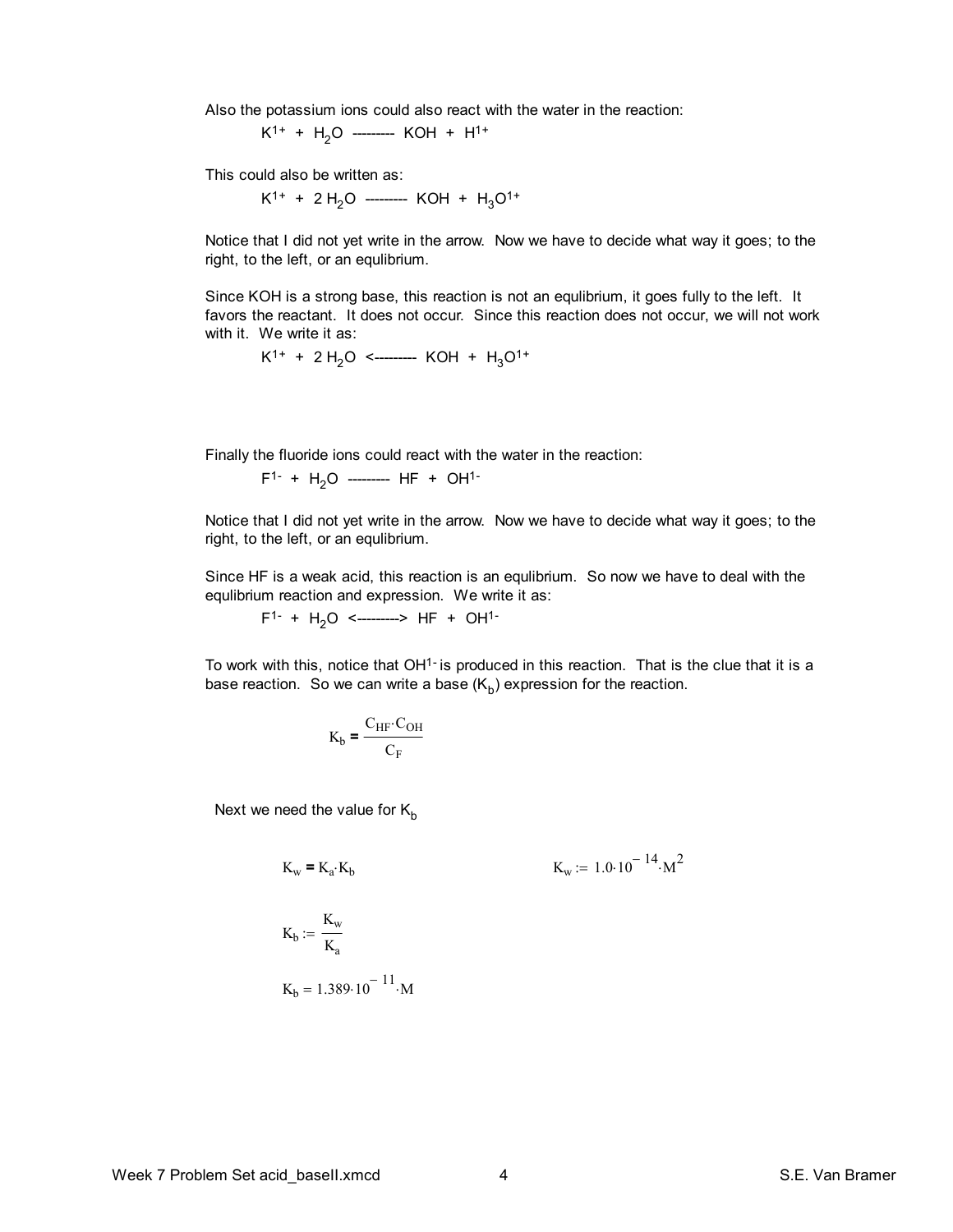And then rewrite the equlibrium expression:

$$
K_{b} = \frac{X^{2}}{C_{F\_initial} - X}
$$
  

$$
X := \begin{pmatrix} \frac{-1}{2} \cdot K_{b} - \frac{1}{2} \cdot \sqrt{K_{b}^{2} + 4 \cdot K_{b} \cdot C_{F\_initial}} \\ \frac{-1}{2} \cdot K_{b} + \frac{1}{2} \cdot \sqrt{K_{b}^{2} + 4 \cdot K_{b} \cdot C_{F\_initial}} \end{pmatrix}
$$
  

$$
X = \begin{pmatrix} -1.546 \times 10^{-6} \\ 1.546 \times 10^{-6} \end{pmatrix} \cdot M
$$

Calculate the concentration of all ions present:

$$
C_{F\_eq} := C_{F\_initial} - X
$$
\n
$$
C_{F\_eq} = \begin{pmatrix} 0.172 \\ 0.172 \end{pmatrix} \cdot M
$$
\n
$$
C_{HF} = \begin{pmatrix} -1.546 \times 10^{-6} \\ 1.546 \times 10^{-6} \end{pmatrix} \cdot M
$$
\n
$$
C_{OH} := X
$$
\n
$$
C_{OH} := X
$$
\n
$$
C_{H3O_i} := \frac{K_w}{X_i}
$$
\n
$$
C_{H3O_i} = \begin{pmatrix} -6.468 \times 10^{-9} \\ 6.468 \times 10^{-9} \end{pmatrix} \cdot M
$$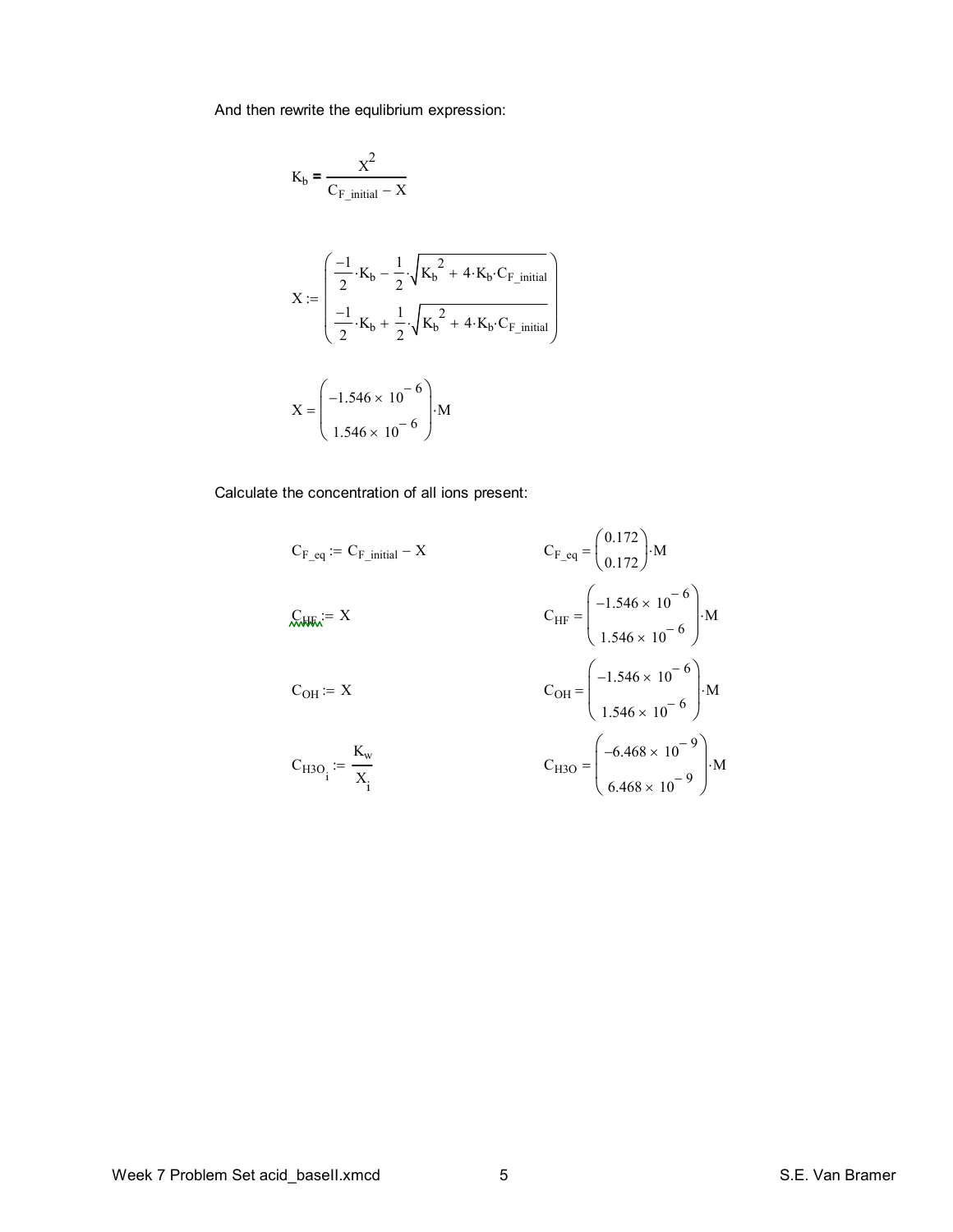3.A solution is prepared by diluting 2.50 g of potassium chloride to 250.0 mL with deionized water. Calculate the concentration of all the ions present in this solution at equlibrium. Clearly identify any assumptions that you make while solving this problem.

Initial Conditions:

$$
mass_{KCl} := 2.50 \cdot gm
$$
  
\n
$$
W_{KCl} := 250.0 \cdot mL
$$
  
\n
$$
MW_{KCl} := (39.0983 + 35.4527) \cdot gm \cdot mole^{-1}
$$
  
\n
$$
MW_{KCl} = 74.551 \cdot gm \cdot mole^{-1}
$$
  
\n
$$
mole_{KCl} := \frac{mass_{KCl}}{MW_{KCl}}
$$
  
\n
$$
mole_{KCl} = 0.034 \cdot mol
$$
  
\n
$$
C_{KCl\_initial} := \frac{mole_{KCl}}{V_{solution}}
$$
  
\n
$$
C_{KCl\_initial} = 0.134 \cdot M
$$

Potassium chloride is a salt, so when added to water, it will dissocaite into an anion and a cation. This reaction will go to completion:

$$
KCl \longrightarrow K^{1+} + Cl^{1-}
$$

So that we now have the following in solution with water:

 $C_K$ <sub>initial</sub>  $= C_{KCl}$  initial  $C_K$  initial  $= 0.134 \cdot M$  $C_{\text{Cl}_i}$  initial := C<sub>KCl</sub> initial  $C_{\text{Cl}_i}$  initial = 0.134 M

A number of possible reactions could occur. Let's write each out and then evaluate what will happen:

First the potassium ions could react with the fluoride ions in the reaction:

 $K^{1+} + Cl^{1-}$  --------- KCl

Notice that I did not yet write in the arrow. Now we have to decide what way it goes; to the right, to the left, or an equlibrium.

Since KCl is a soluble salt, this reaction is not an equlibrium, it goes fully to the left. It favors the reactant. It does not occur. Since this reaction does not occur, we will not work with it. We write it as:

K1+ + Cl1- <--------- KCl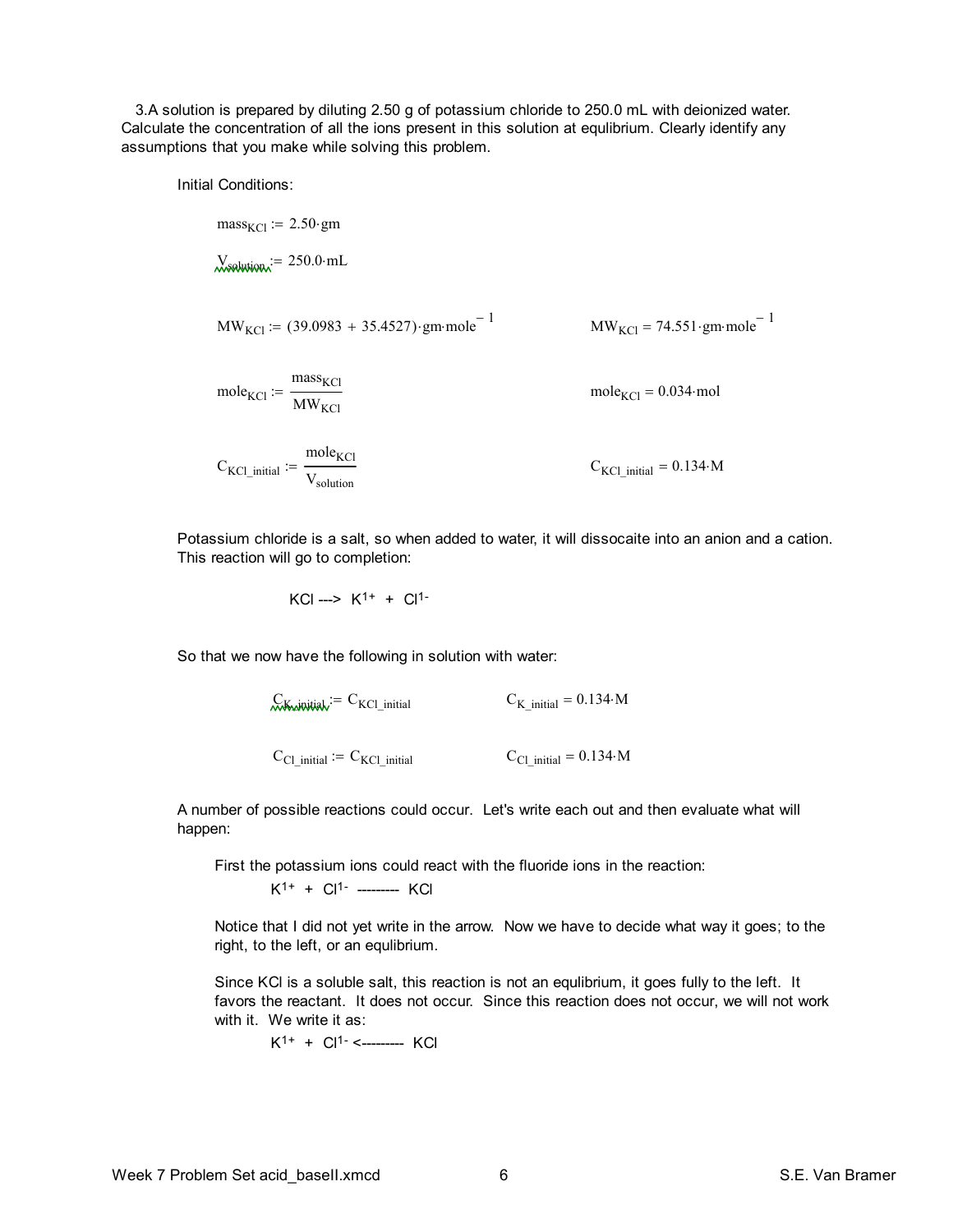Also the potassium ions could also react with the water in the reaction:

 $K^{1+}$  + H<sub>2</sub>O --------- KOH + H<sup>1+</sup>

This could also be written as:

 $K^{1+}$  + 2 H<sub>2</sub>O --------- KOH + H<sub>3</sub>O<sup>1+</sup>

Notice that I did not yet write in the arrow. Now we have to decide what way it goes; to the right, to the left, or an equlibrium.

Since KOH is a strong base, this reaction is not an equlibrium, it goes fully to the left. It favors the reactant. It does not occur. Since this reaction does not occur, we will not work with it. We write it as:

$$
K^{1+} + 2 H_2O \n\leq 4
$$
 KOH + H<sub>3</sub>O<sup>1+</sup>

Finally the chloride ions could react with the water in the reaction:

$$
Cl^{1-} + H_2O
$$
 \n
$$
HCl + OH^{1-}
$$

Notice that I did not yet write in the arrow. Now we have to decide what way it goes; to the right, to the left, or an equlibrium.

Since HCl is a strong acid, this reaction is not an equlibrium, it goes fully to the left. It favors the reactant. It does not occur. Since this reaction does not occur, we will not work with it. We write it as:

$$
Cl^{1-} + H_2O \le 1 + OH^{1-}
$$

Now the only reaction left that has not been considered is the autoionization of water:

$$
2 H2O <---> H3O1+ + OH1-
$$

The equlibrium expression for this is:

$$
K_w = C_{H3O} \cdot C_{OH}
$$
  
\n $K_w = X \cdot X$   
\n $X := \sqrt{K_w}$   $X = 1 \cdot 10^{-7} \cdot M$   
\n $C_{H3O} := X$   $C_{H3O} = 1 \cdot 10^{-7} \cdot M$   
\n $C_{OH} := X$   $C_{OH} = 1 \cdot 10^{-7} \cdot M$   
\n $C_{Cl} := C_{Cl\_initial}$   $C_{Cl} = 0.134 \cdot M$   
\n $C_K := C_{K\_initial}$   $C_K = 0.134 \cdot M$